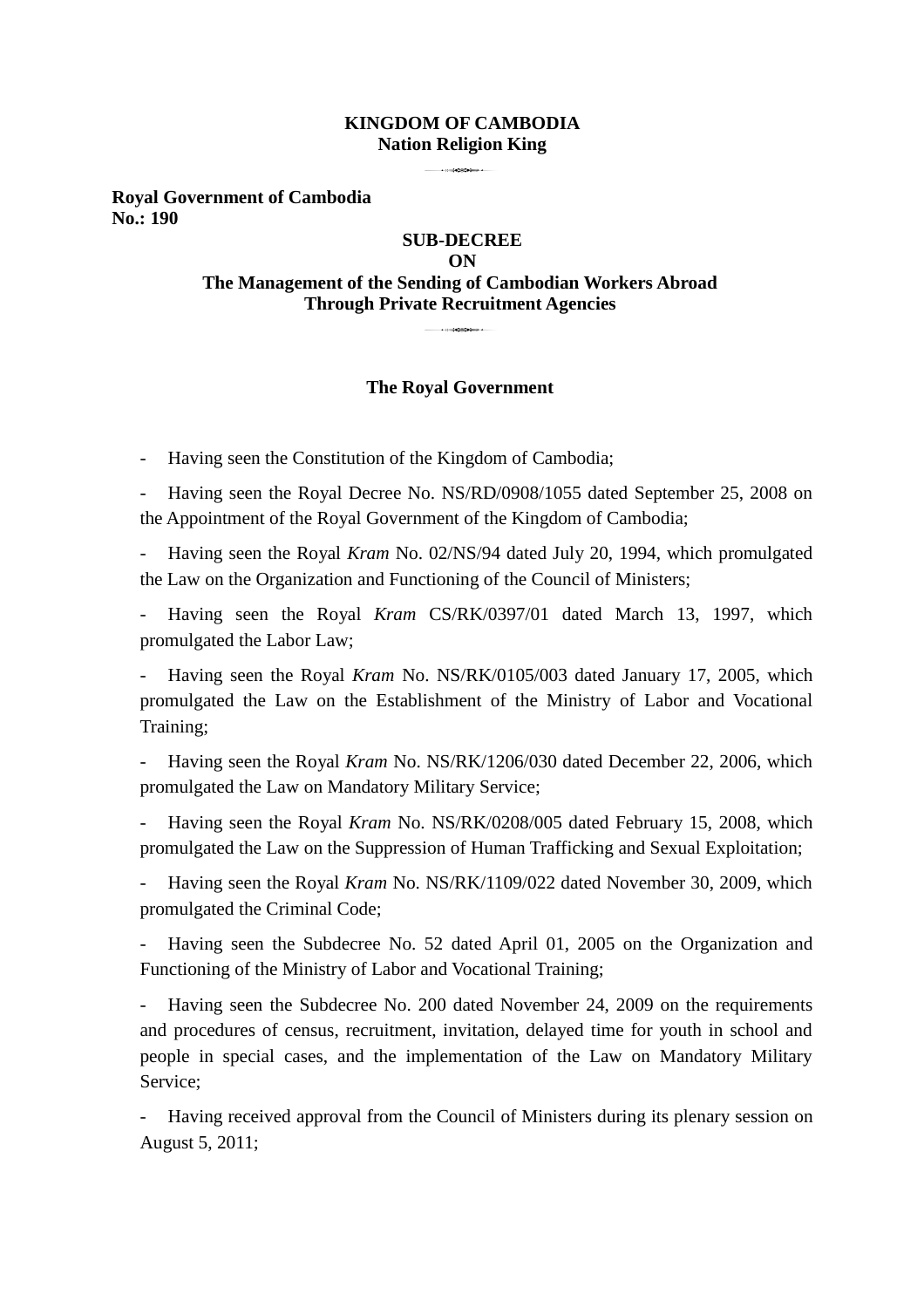## **Hereby decides**

## **Chapter 1**

## **General Provisions**

## **Article 1:**

This subdecree is intended to govern the sending of Cambodian workers abroad.

## **Article 2:**

This subdecree has the following goals:

- Find the market and provide Cambodian workers with overseas jobs;
- Improve the living conditions of the Cambodian people;
- Ensure safety of Cambodian workers who work abroad;
- Contribute to the development of human resources;
- Contribute to the implementation of the Royal Government of Cambodia's policy on poverty reduction.

## **Article 3:**

This subdecree covers all migrant worker candidates, Cambodian workers and recruitment agencies in the Kingdom of Cambodia.

## **Article 4:**

Key terms used in this subdecree shall mean as follows:

- Migrant worker candidate refers to Cambodian workers of both sexes aged 18 or over, who have applied for overseas employment and are in the process of completing official forms and paperwork through recruitment agencies in accordance with the guidelines of competence institutions such as Ministry of Labor and Vocational Training, Ministry of Foreign Affairs and International Cooperation, and Ministry of Interior.
- Worker refers to Cambodian people of both sexes, who are at all phases of labor migration from the time when a job placement contract is entered into with the recruitment agency until the time when they return home. The term also includes Cambodian people of both sexes who undergo internship and work abroad and have proper contract recognized by the Ministry of Labor and Vocational Training.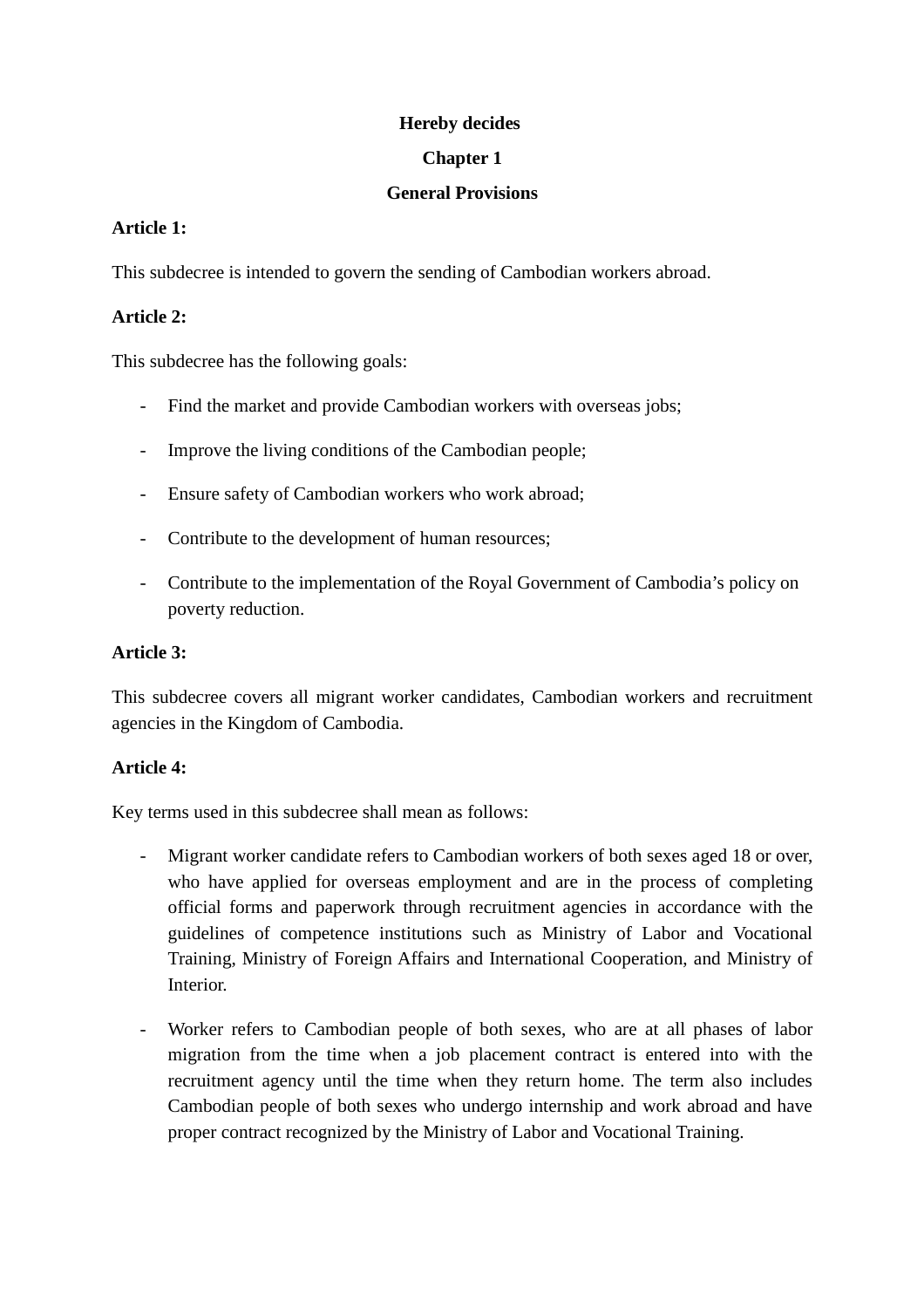- Job placement service refers to the finding of fulltime employment in any country other than the Kingdom of Cambodia in compliance with the Labor Law and other applicable laws of the Kingdom of Cambodia and those of the receiving country.
- Recruitment agency refers to any private legal entity duly established under applicable laws and regulations of the Kingdom of Cambodia and officially licensed by the Ministry of Labor and Vocational Training to be responsible for providing full job placement service abroad.

## **Chapter 2**

#### **Competence Institutions**

## **Article 5:**

The Ministry of Labor and Vocational Training shall be the competence ministry to manage the sending of Cambodian workers abroad in cooperation with the Ministry of Foreign Affairs and International Cooperation and the Ministry of Interior.

## **Chapter 3**

#### **Recruitment Agency**

## **Article 6:**

Any agency recruiting Cambodian workers to work abroad shall obtain an authorization for free according to the *PRAKAS* of the Ministry of Labor and Vocational Training except otherwise specified by other regulations.

Procedures to grant authorization shall be determined by a *Prakas* from the Minister of Labor and Vocational Training.

Recruitment agencies shall respect all applicable laws and regulations of the Kingdom of Cambodia.

#### **Article 7:**

To obtain authorization, the recruitment agencies shall fulfill the following requisite conditions:

- a) Have an office with clear address and sufficient staff, office materials, communication and transportation means;
- b) Have a training center with appropriate size, which consists of: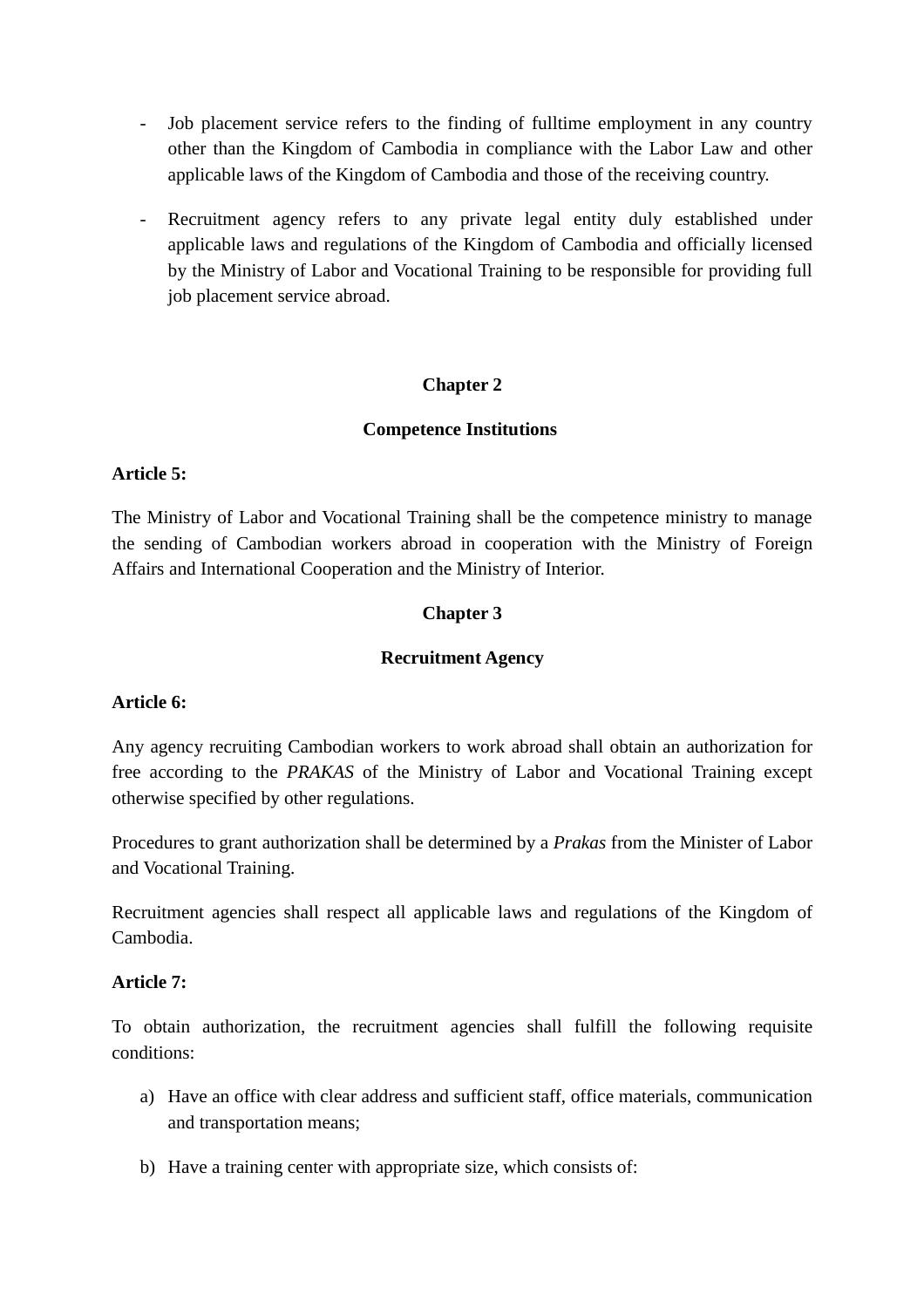a building equipped with materials and equipment for vocational and language training to meet the standard skills and demand of the job market and for predeparture orientation training in accordance with the guideline;

proper accommodation and dining areas that ensure good health, sanitation and safety; and

internal rules to be recognized by the Ministry of Labor and Vocational Training.

- c) Have language teachers to provide language training that meets the standard skills and demand of the worker receivers;
- d) Enter into a contract with the Ministry of Labor and Vocational Training on the duty and procedures of job placement service operation;
- e) Deposit a guaranty money properly according to the guidelines as stipulated in Articles 8 and 10 of this subdecree;
- f) Have a permanent representative in the receiving country.

## **Article 8:**

Following the receipt of authorization according to the *Prakas* of the Ministry of Labor and Vocational Training, within 15 (fifteen) days at the latest, recruitment agencies shall deposit guaranty money in Riel currency in the amount equivalent to 100,000 (a hundred thousands) US dollars into the account of the Ministry of Labor and Vocational Training in any bank. The original documents of this guaranty deposit shall be kept at the Ministry of Labor and Vocational Training.

## **Article 9:**

The Ministry of Labor and Vocational Training shall conduct ordinary inspections and special inspections of the recruitment agencies.

## **Chapter 4**

## **Use of Guaranty Deposit**

## **Article 10:**

Guaranty deposit kept in the account of the Ministry of Labor and Vocational Training may be withdrawn for use by the Ministry of Labor and Vocational Training for settling some important cases as follows: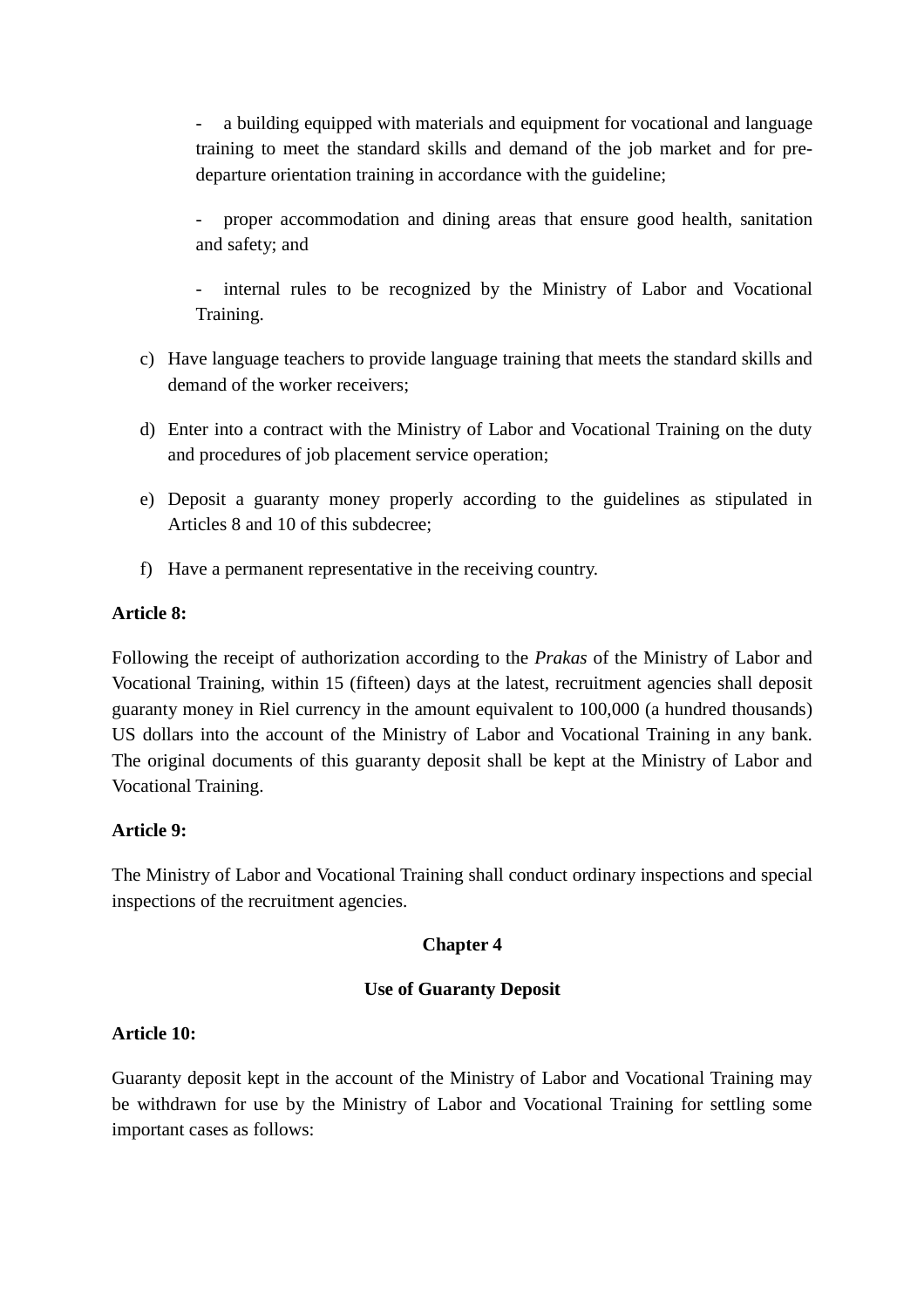- a) In the events of force majeure, wars, unrest, epidemics in the receiving country or at the places where workers work, which require the movement of workers to safe places or repatriation of workers to ensure safety, the guaranty deposit withdrawn for use shall be replenished by the state budget or any relief fund.
- b) In the event that the recruitment agencies do not fulfill any conditions stipulated in the contract between the recruitment agencies and workers or between the recruitment agencies and the Ministry of Labor and Vocational Training, and fail to resolve the issue according to the conciliatory principle, thus harming the interests of the workers, the guaranty deposit withdrawn and used shall be replenished by the recruitment agencies within 15 (fifteen) days at the latest.

## **Article 11:**

The recruitment agencies may request for the refund of the guaranty deposit in the following cases:

- The recruitment agencies completely cease to recruit and send Cambodian workers abroad;
- Workers sent abroad have all returned home:
- The recruitment agencies have fully resolved the issues with the workers.

## **Chapter 5**

## **Job Market and Skills of Workers**

## **Article 12:**

The Ministry of Labor and Vocational Training shall seek and provide support and incentive for searching for good overseas job market to create employment opportunities for the Cambodia people.

## **Article 13:**

The recruitment agencies shall cooperate with the Ministry of Labor and Vocational Training and the Ministry of Foreign Affairs and International Cooperation to explore and research on the demand of workforce and job skills in order to create employment opportunities for the Cambodian people.

## **Article 14:**

In its appropriate capacity, the Ministry of Labor and Vocational Training shall cooperate with the Ministry of Foreign Affairs and International Cooperation to prepare agreements or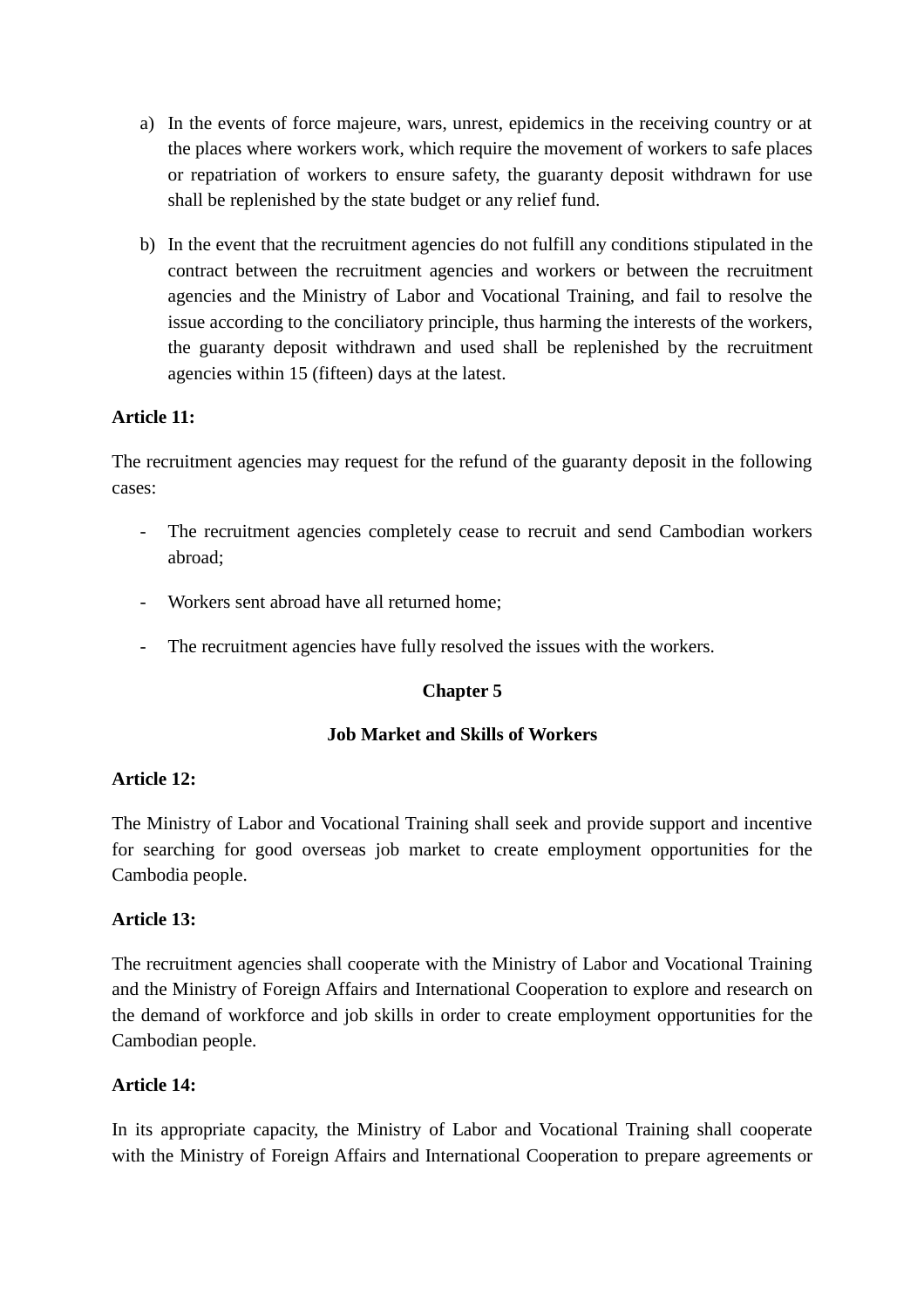memoranda of understanding (MoUs) between the Royal Government of Cambodia and the receiving country on the use of workforce.

## **Chapter 6**

## **Contract**

## **Article 15:**

In recruiting and sending Cambodian workers abroad, the recruitment agencies shall enter into some contracts and properly implement them.

Some necessary contracts include:

- Contract between the Ministry of Labor and Vocational Training and the recruitment agencies;
- Contract between the recruitment agencies and Cambodian workers, which shall be titled as Job Placement Service Contract;
- Contract between foreign employers and Cambodian workers, which shall be titled as employment contract.

The employment contract shall clearly specify, inter alia, working conditions, job status, and types of work, benefits and key addresses that can be contacted.

## **Article 16:**

The contract between the Ministry of Labor and Vocational Training and the recruitment agencies and the job placement service contract shall be written in Khmer in accordance with the applicable laws and regulations of the Kingdom of Cambodia.

## **Article 17:**

The employment contract shall be written in Khmer, English and in the language of the receiving country in compliance with the applicable laws and regulations of the receiving country.

These contracts shall be forwarded to the Cambodian embassy or representative mission to the receiving country through the Ministry of Foreign Affairs and International Cooperation.

## **Article 18:**

The samples of the contracts stipulated in Article 15 of this subdecree shall be determined by a *Prakas* from the Minister of Labor and Vocational Training.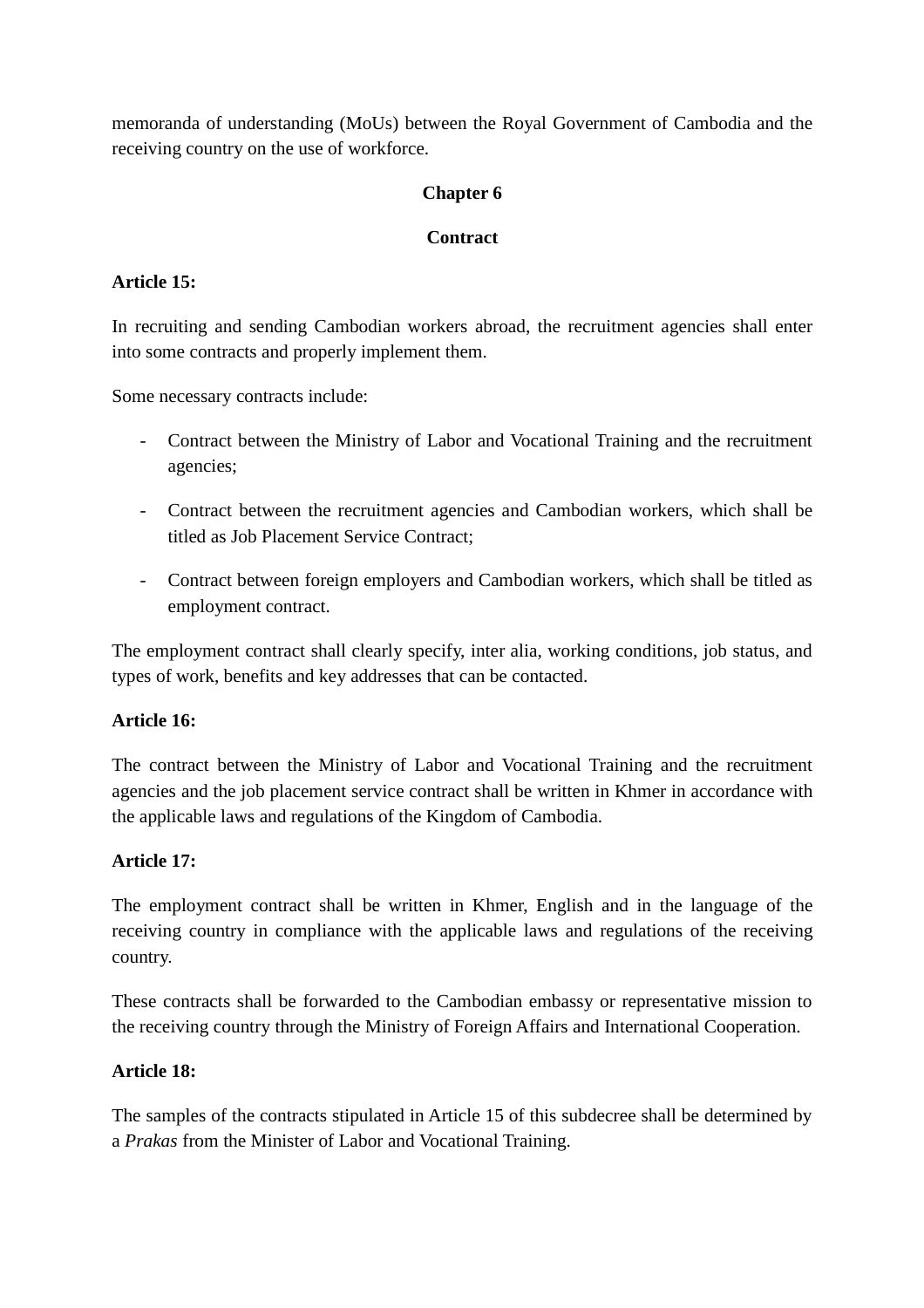The contract shall be signed by the representative from the Ministry of Labor and Vocational Training.

# **Chapter 7**

## **Recruitment of Workers and Pre-departure Orientations**

## **Article 19:**

The recruitment agencies shall be responsible for the application forms and health checkup for Cambodian workers to be sent abroad in accordance with the determination of the receiving country.

Cambodian workers to be sent abroad may not escape mandatory military service.

## **Article 20:**

The recruitment agencies shall provide workers with information on communication means, address and telephone numbers for contacting the Cambodian embassy or representative mission to the receiving country and the Ministry of Labor and Vocational Training during the pre-departure orientation training.

## **Article 21:**

The recruitment agencies shall be responsible for the working conditions and living conditions before recruiting workers for overseas work such as types of work, workplace, working hours, skills, salary, benefits, health insurance, accommodation, transport, security and safety within the working and accommodation areas.

## **Article 22:**

All advertisements of the recruitment agencies shall be appropriate and comprehensive according to the facts regarding selection requirements, working conditions and benefits to be entitled during the employment without lying or cover-up.

## **Article 23:**

In conducting all pre-departure training and orientation courses, the recruitment agencies shall cooperate with the Ministry of Labor and Vocational Training and other relevant institutions.

The Ministry of Labor and Vocational Training shall confer certificates on the workers who have successfully completed the courses.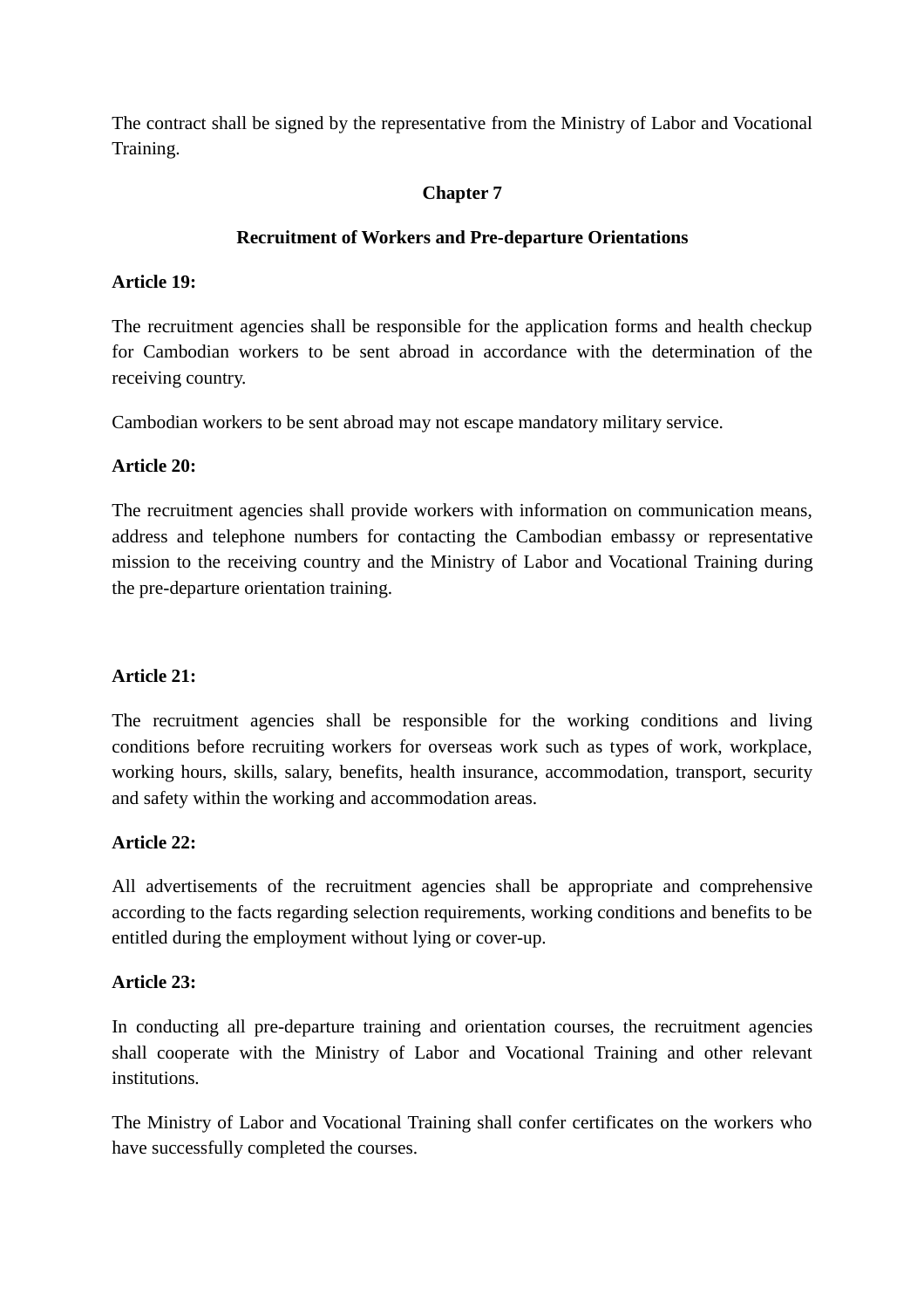## **Article 24:**

The recruitment agencies shall be responsible for sending the workers to the workplace in the receiving country according to the contract.

Every time when sending the workers, the recruitment agencies shall prepare and submit a clear report to the embassy or representative mission of the Kingdom of Cambodia to the receiving country and to the Ministry of Labor and Vocational Training.

## **Article 25:**

Every time when the workers are sent and placed at work, the recruitment agencies shall properly record all information and data pertaining to each individual worker in the record book as determined.

The record book shall be issued by the Ministry of Labor and Vocational Training for the recruitment agencies to record all information and data pertaining to the workers from various official documents.

## **Chapter 8**

## **Repatriation of Workers**

## **Article 26:**

When the employment contracts of the workers expire and are not to be renewed, the recruitment agencies shall make proper arrangements for the repatriation of workers by officially notifying the embassy or representative mission of the Kingdom of Cambodia to the receiving country and the Ministry of Labor and Vocational Training at least 30 (thirty) working days prior to each repatriation by clearly specifying the number and names of workers, time and border gates where the workers will cross.

## **Article 27:**

The recruitment agencies shall provide appropriate services in order to ensure that workers return to the Kingdom of Cambodia safely.

## **Article 28:**

Upon arrival in the Kingdom of Cambodia, the recruitment agencies shall send the workers to the Ministry of Labor and Vocational Training to receive a certificate for the employment they have worked abroad for possible future use.

## **Chapter 9**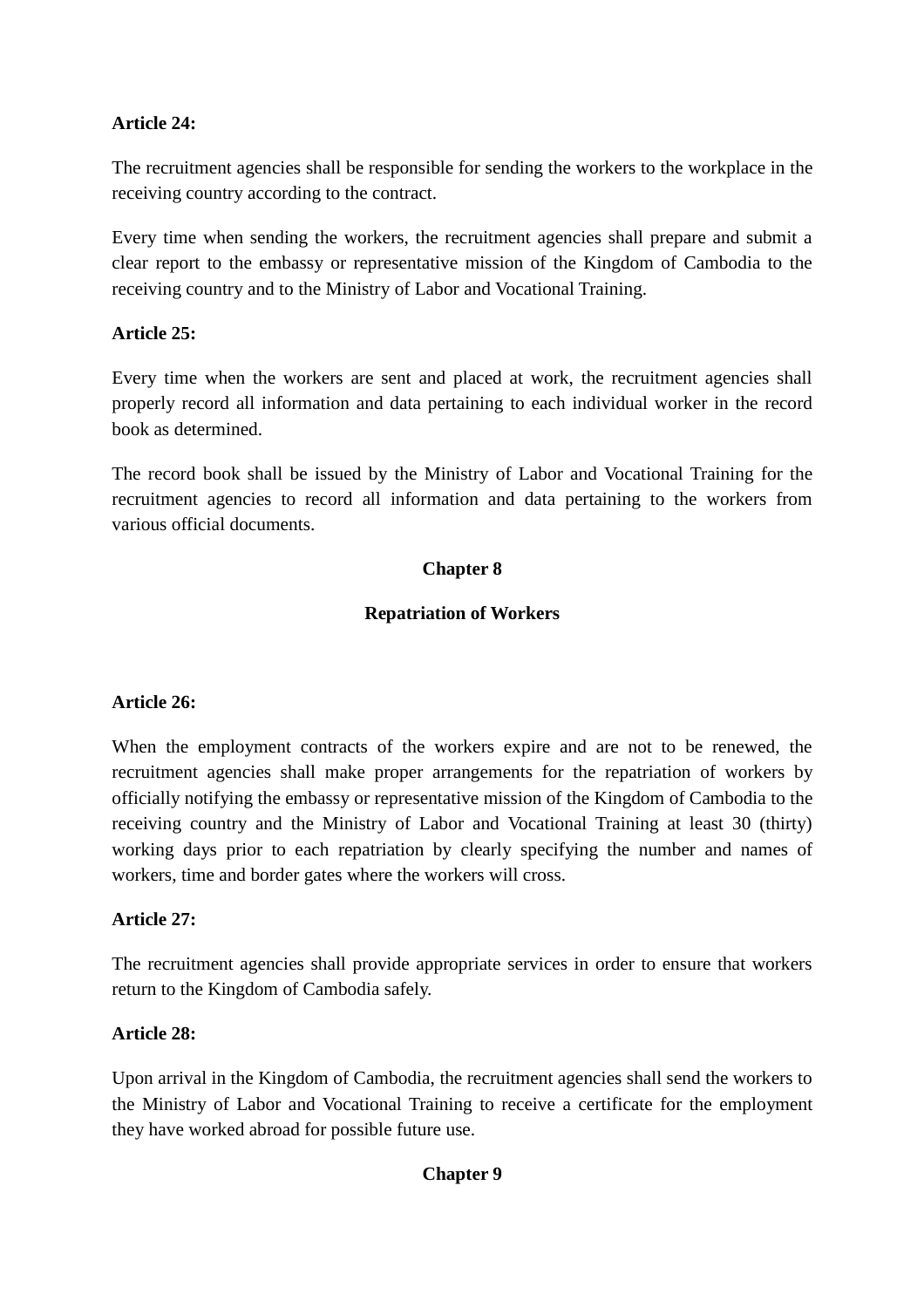#### **Dispute Resolution**

#### **Article 29:**

Any dispute arising between the recruitment agencies and the workers prior to the departure for overseas work shall be resolved in accordance with the Labor Law and other applicable regulations of the Kingdom of Cambodia.

#### **Article 30:**

Regarding a dispute that arises between the foreign employers and the workers who are working abroad, the recruitment agencies and the embassy or representative mission of the Kingdom of Cambodia to the receiving country shall participate in the resolution process.

In necessary case which requires the participation of expert officials from the Ministry of Labor and Vocational Training or hiring of a lawyer, all costs shall be borne by the recruitment agencies.

## **Chapter 10**

#### **Disappearance of Workers**

## **Article 31:**

In case of disappearance of any worker during the fulfillment of the job placement service contract, the recruitment agencies shall immediately notify the competence authorities, the Ministry of Interior and the Ministry of Labor and Vocational Training.

## **Article 32:**

Upon receiving information on the disappearance of any worker during the fulfillment of the employment contract, the recruitment agencies shall immediately notify the embassy or representative mission of the Kingdom of Cambodia to the receiving country, the Ministry of Interior and the Ministry of Labor and Vocational Training of the Kingdom of Cambodia.

#### **Chapter 11**

#### **Social Security Regime**

## **Article 33:**

The recruitment agencies shall be responsible for making arrangements to ensure that workers who are sent abroad will receive appropriate social security regime in accordance with the applicable laws and regulations of the receiving country.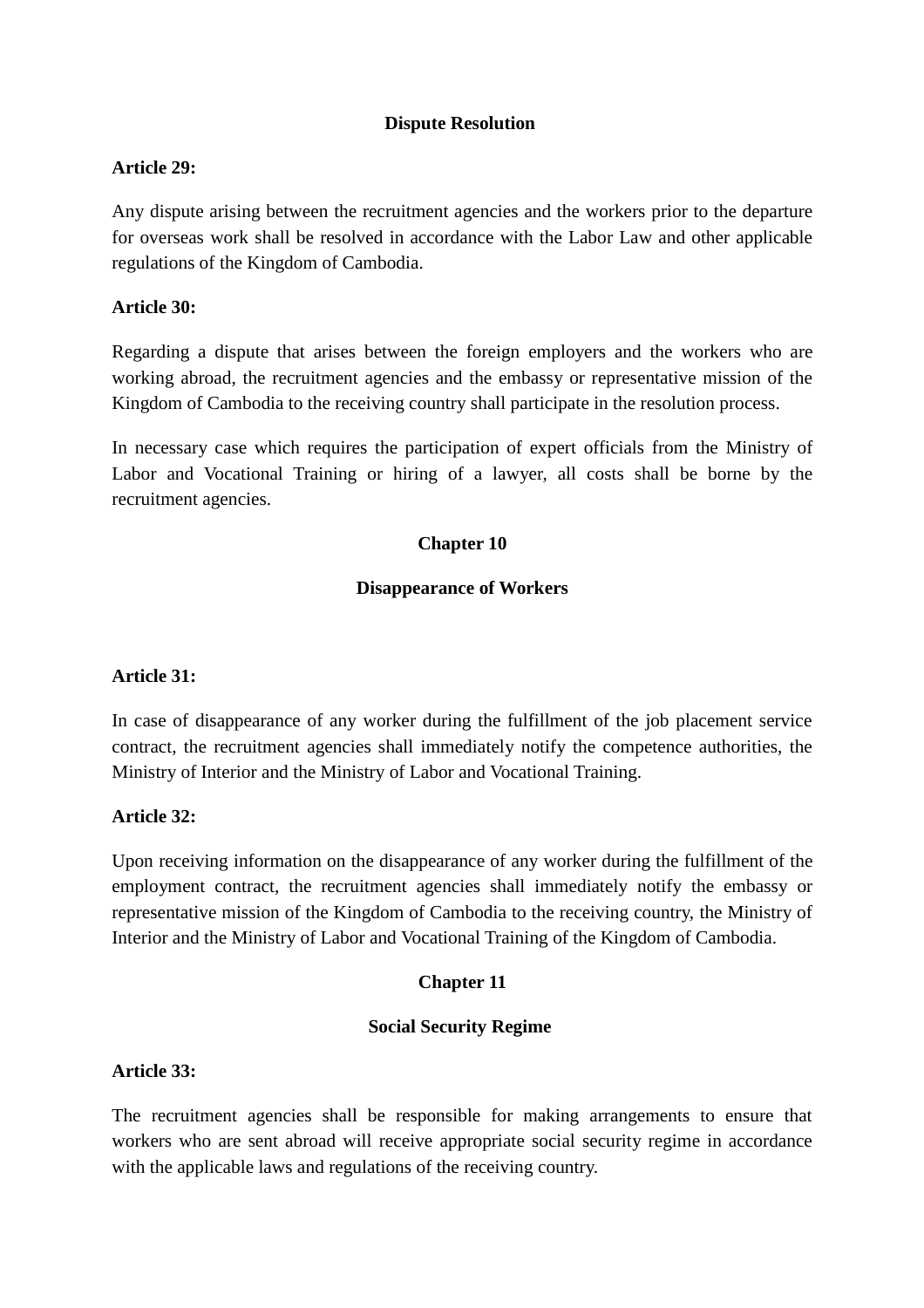#### **Article 34:**

The Ministry of Labor and Vocational Training shall monitor the performance of the recruitment agencies in securing social security regimes for the workers as well as in cooperating with the receiving country.

#### **Chapter 12**

#### **Workers' Remittance to Cambodia**

#### **Article 35:**

The recruitment agencies shall assist workers who are sent to work abroad in opening and using a personal account in any safe bank in order to make it easy for the workers to deposit money and remit to their families back in Cambodia through the banking system.

#### **Article 36:**

If necessary, the Ministry of Labor and Vocational Training shall help facilitate the opening of a bank account in any bank for the transfer of money from foreign countries.

#### **Chapter 13**

#### **Commendation**

#### **Article 37:**

Any recruitment agency that performs well in recruiting and sending workers abroad in accordance with the provisions of this subdecree shall be commended according to each level of performance.

#### **Article 38:**

The Ministry of Labor and Vocational Training shall confer a certification of commendation on any recruitment agencies that perform the contract well.

#### **Chapter 14**

#### **Penalty**

**Article 39:**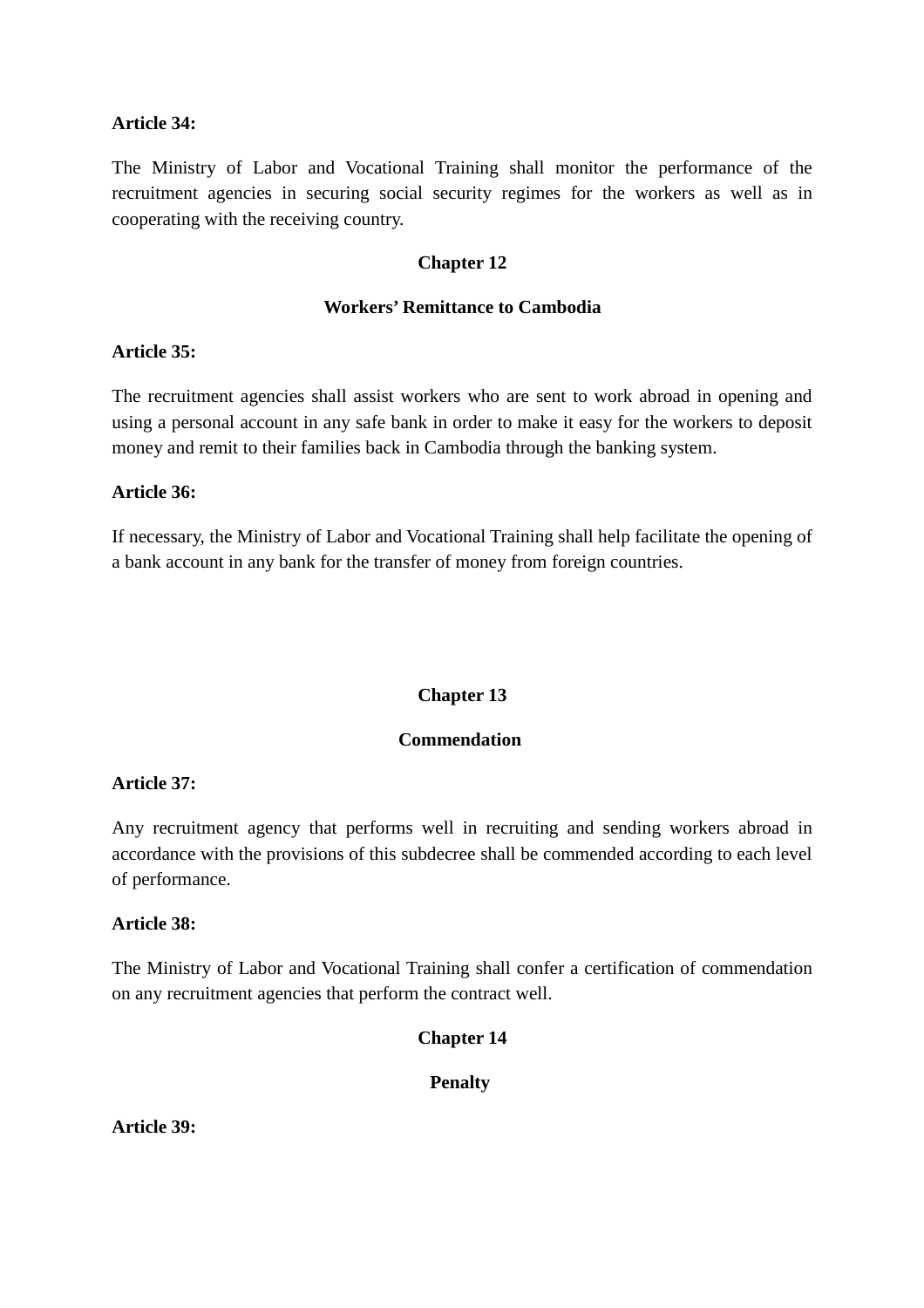Any recruitment agencies violating any provisions of this subdecree shall be subject to the following penalties:

- Written warning;
- Temporary suspension of authorization;
- Revocation of authorization.

#### **Article 40:**

Any recruitment agencies or persons violating any provisions of this subdecree or applicable laws or using their functions and competence to create inappropriate obstacles for the recruitment activities, and illegally sending workers abroad shall be punished under the applicable laws.

## **Chapter 15**

## **Final Provisions**

## **Article 41:**

The Ministry of Labor and Vocational Training shall issue a circular to provide guidelines for the effective implementation of this subdecree.

## **Article 42:**

The subdecree No. 57 dated July 20, 1995 on the sending of Cambodian workers abroad and any provisions contrary to this subdecree shall be considered null and void.

## **Article 43:**

The Minister in charge of the Council of Ministers, Minister of Economy and Finance, Minister of Labor and Vocational Training, Minister of Foreign Affairs and International Cooperation as well as Ministers and Secretaries of State of all relevant ministries and institutions shall be responsible for implementing this subdecree from the date of its signature henceforth.

> Phnom Penh, August 17, 2011 **Prime Minister**